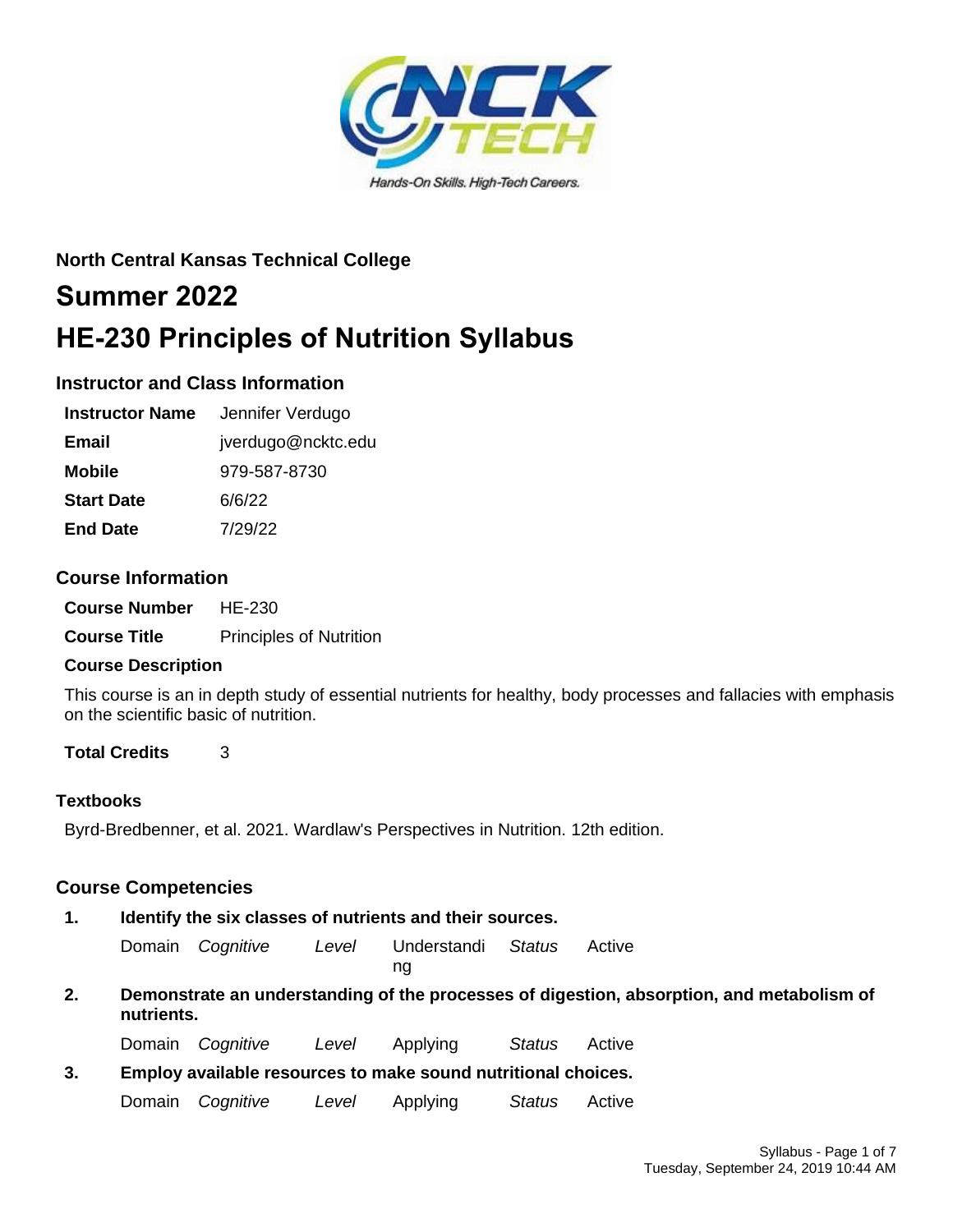#### **4. Explain energy balance and weight control as it relates to nutrition and wellness.**

Domain *Cognitive Level* Evaluating *Status* Active

## **5. Describe nutritional needs throughout the lifespan.**

Domain *Cognitive Level* Understandi *Status* Active

ng

## **6. Recognize global food safety, security, and sustainability issues.**

Domain *Cognitive Level* Understandi ng *Status* Active

# **Course Grading Information**

#### **Evaluation**

Discussions 20 points each Exams 100 points each Quizzes 50 points each Take Action 20 points each Dietary Analysis 100 points Other Assignments TBD

## **Grading Scale**

Final grades will be determined by percentage of total points possible:

 $A = 90 - 100\%$  $B = 80 - 89%$  $C = 70 - 79%$  $D = 60 - 69%$  $F = 59\%$  or less

## **Late Work**

Late work will **NOT** be accepted. Watch weekly deadlines and pay attention to the clock. The deadline for weekly assignments is Sunday night at 11:55 p.m. (If extenuating circumstances arise – contact me to discuss your options).

## **NCK Tech Mission Statement**

North Central Kansas Technical College delivers applied, innovative and personalized education to empower learners, enrich lives, develop skilled professionals and strengthen economic systems.

Vision Statement

North Central Kansas Technical College is dedicated to being a leader in workforce development by maximizing value for students, employers and communities through educational excellence.

Core Values Achieving EXCELLENCE with INTEGRITY through DEDICATION INNOVATION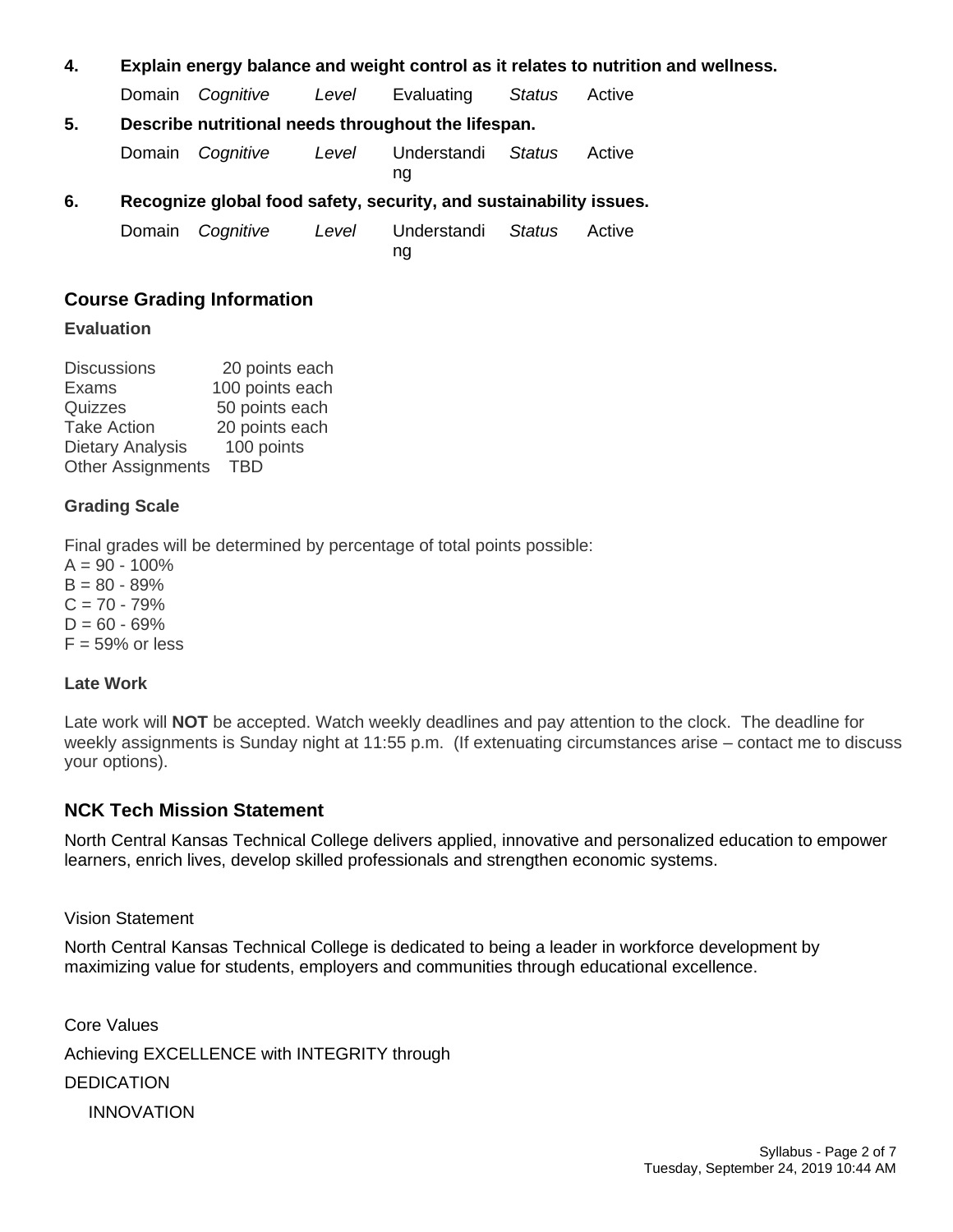**COLLABORATION COMMUNICATION** 

# **NCK Tech Non-Discrimination Policy**

Applicants for admission and employment, students, employees, sources of referral of applicants for admission and employment, and all unions or professional organizations holding collective bargaining or professional agreements with NCK Tech are hereby notified that this college is committed to nondiscrimination on the basis of race, color, gender, ethnic or national origin, sex, sexual orientation, gender identity, marital status, religion, age, ancestry, disability, military status, or veteran status in admission or access to, or treatment or employment in, its programs and activities. Further, it is the policy of the college to prohibit harassment (including sexual harassment and sexual violence) of students and employees.

Any person having inquiries concerning the college's compliance with the regulations implementing Title VI, Title VII, Title IX, Section 504, and the Americans with Disabilities Act Amendments Act is directed to contact the person identified below who has been designated to coordinate the Institution's efforts to comply with the regulations implementing these laws.

• The Section 504/ADA Compliance Officer can be reached at section504@ncktc.edu, (785) 738-2276, or by mail at Attn: Section 504 Officer, PO BOX 507, 3033 US Hwy 24, Beloit, KS 67420(785) 738-9055 or by mail at NCK Tech, Attn: Dean of Instructional Services, PO Box 507, 3033 US Hwy 24, Beloit, KS 67420.

• The Title IX Compliance Officer can be reached at titleix@ncktc.edu, (785) 738-2276, or by mail at Attn: Title IX Officer, PO BOX 507, 3033 US Hwy 24, Beloit, KS 67420(785) 738-9055 or by mail at NCK Tech, Attn: Dean of Instructional Services, PO Box 507, 3033 US Hwy 24, Beloit, KS 67420.

Title VI, Title IX and Section 504 complaints may also be field with the Regional Office for Civil Rights. Address correspondence to:

US Department of Education, Region VII Office for Civil Rights 10220 N Executive Hills Blvd Kansas City, MO 64153

Where discrimination is found to have occurred, NCK Tech will act to stop the discrimination, to prevent its recurrence, to remedy its effects, and to hold accountable the responsible individual(s). Additional details regarding the investigation process can be found in the Faculty/Staff Handbook and the Student Handbook as approved by the NCK Tech Board of Trustees.

For further information on notice of non-discrimination, you may contact the U.S. Department of Education, Office for Civil Rights at 1- 800-421-3481 or visit https://www2.ed.gov/about/offices/list/ocr/index.html.

# **NCK Tech Tobacco Use Policy**

The use of tobacco products in any form and/or electronic cigarettes is prohibited in, or within ten (10) feet of any building owned, leased, or rented by the College.

# **NCK Tech Weapons Policy**

Individuals who choose to carry concealed handguns **are solely responsible to do so in a safe and secure manner in strict conformity with state and federal laws and NCK Tech weapons policy.** Individuals must be 21 years of age to carry concealed handguns.

Safety measures outlined in the NCK Tech weapons policy specify that a concealed handgun:

- Must be under the constant control of the carrier.
- Must be out of view, concealed either on the body of the carrier, or backpack, purse, or bag that remains under the carrier's custody and control and within immediate reach of the individual.
- Must be in a holster that covers the trigger area and secures any external hammer in an un-cocked position

• Must have the safety on, and have no round in the chamber.

Lockers, toolboxes, and/or tool bags are not approved storage devices in accordance with NCK Tech Policy.

# **Overview for Students with Disabilities**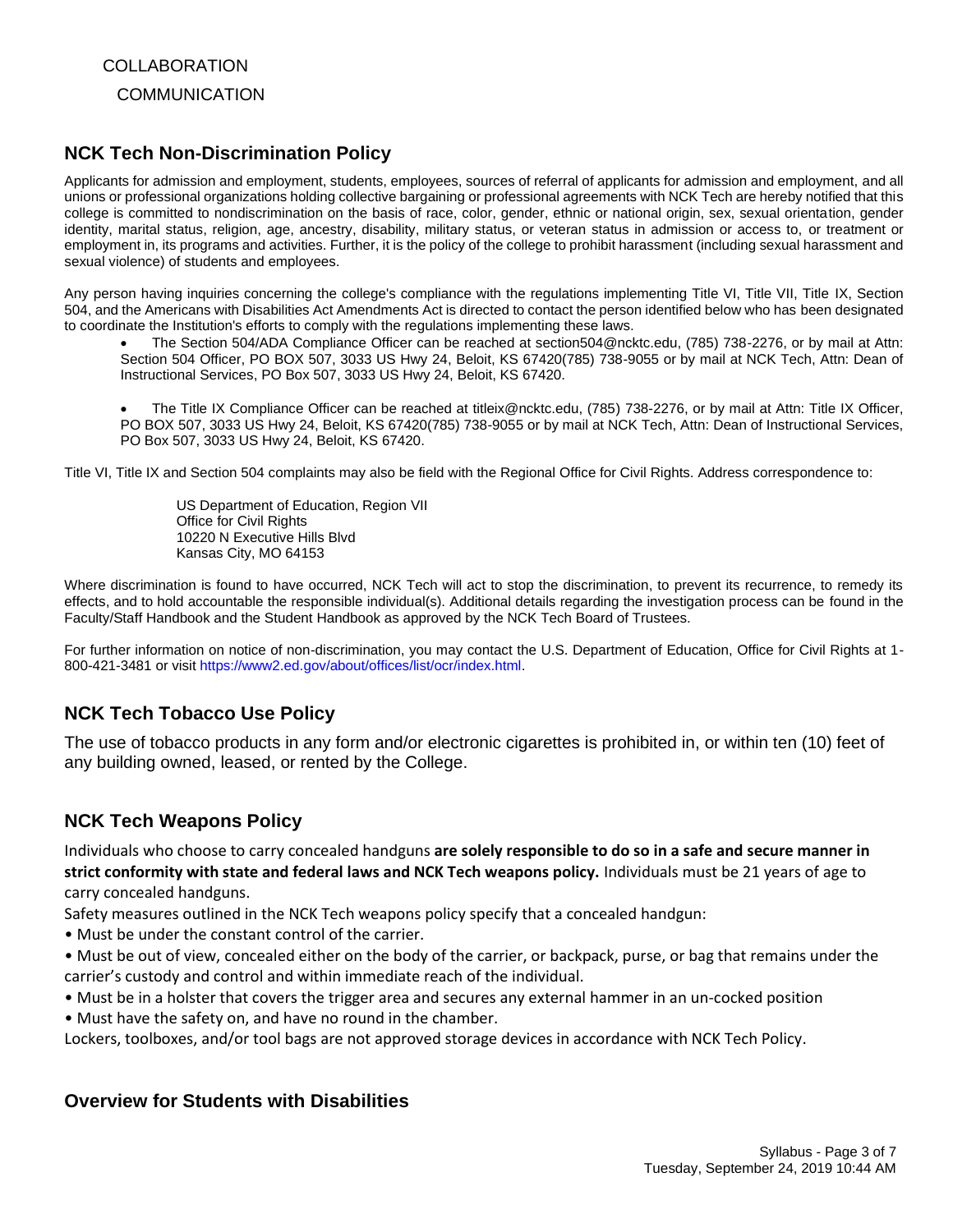NCK Tech is dedicated to providing equal access and opportunity to all campus programs and services for students with disabilities. We are committed to providing reasonable accommodations in accordance with applicable state and federal laws including, but not limited to, Section 504 and 508 of the Federal Rehabilitation Act of 1973 and the Americans with Disabilities Act Amendments Act (ADAAA) of 2008. We strive to create a safe, respectful and inclusive environment and promote awareness, knowledge and selfadvocacy.

NCK Tech acknowledges that traditional methods, programs and services are not always appropriate or sufficient to accommodate the limitations experienced by some qualified persons with disabilities. When a student's disability prevents him/her from fulfilling a course requirement through conventional procedures, consideration will be given to alternatives, **keeping in mind that academic standards must be maintained**.

Services are provided through Student Accessibility Services (SAS) staff located in the Student Success Center, on the Beloit Campus, and in Student Services, on the Hays Campus.

• Director of Learning Services, may be reached at 1-785-738-9020; or by mail at NCK Technical College, 3033 US Hwy 24, Beloit, KS 67420.

#### *Student Responsibilities*

Students requesting support services will need to register ("self-disclose" and complete Student Accessibility Services Intake and Consent Form), provide appropriate documentation (if available) including how the disability affects academic performance and suggested accommodations, and communicate with the Director of Learning Services as part of the interactive process to create an *Educational Accommodation Plan* that will notify Instructors of approved accommodations, services and/or auxiliary aids.

Students are encouraged to make timely and appropriate disclosures and requests, at least two weeks in advance of a course, program, or activity for which an accommodation is requested (or as soon as realistically possible) to allow adequate time for accommodation services to be set in place.

#### *Accommodations, Academic Support Services, or Auxiliary Aids*

Reasonable accommodations including academic support services and auxiliary aids are provided to allow students with disabilities an equal opportunity to participate in and benefit from our educational programs. Accommodations will be provided on a case-by-case basis determined by student request, documentation, intake interview, Educational Accommodation Plan team, and assessment of individual needs and course requirements.

#### **Reasonable testing accommodations may include, but are not limited to:**

- Extended testing time
- Reduced distraction testing environment
- Test reader and/or scribe
- Use of calculator

#### **Academic support services/auxiliary aids may include, but are not limited to:**

- Note-taking assistance (second set of notes, power point slides, or other visual aids provided)
- Sign Language Interpreter
- Preferential seating in the classroom
- Large print exams, handouts, signs, etc.
- Telecommunications devices
- Use of Assistive Technology

Accommodations may not fundamentally alter the nature of the program or activity, lower academic standards, present undue financial or administrative burden on the college, or post a threat to others or public safety.

Additionally, some accommodations and services cannot be provided, such as personal devices or assistance with personal services.

Auxiliary aids may be available through a variety of sources available to individual students. The student may make a request in obtaining specialized support services from other resources such as Vocational Rehabilitation Services (VR), Recordings for the Blind, Kansas Talking Book Service, etc. For example, Vocational Rehabilitation may fund such items as transportation to the institution, tuition, textbooks, hearing aids, and other individually prescribed medical devices.

If at any time throughout the academic year, a student feels that the agreed upon accommodations are not being followed or that alternate accommodations need to be provided, the student should notify Student Accessibility Services (SAS) staff. NCK Tech is committed to student success; however, we do not require students to use accommodations. The decision of when to utilize approved accommodations or services is up to the student. Integration, self-advocacy and individual responsibility are promoted and expected.

#### *Grievance Procedure*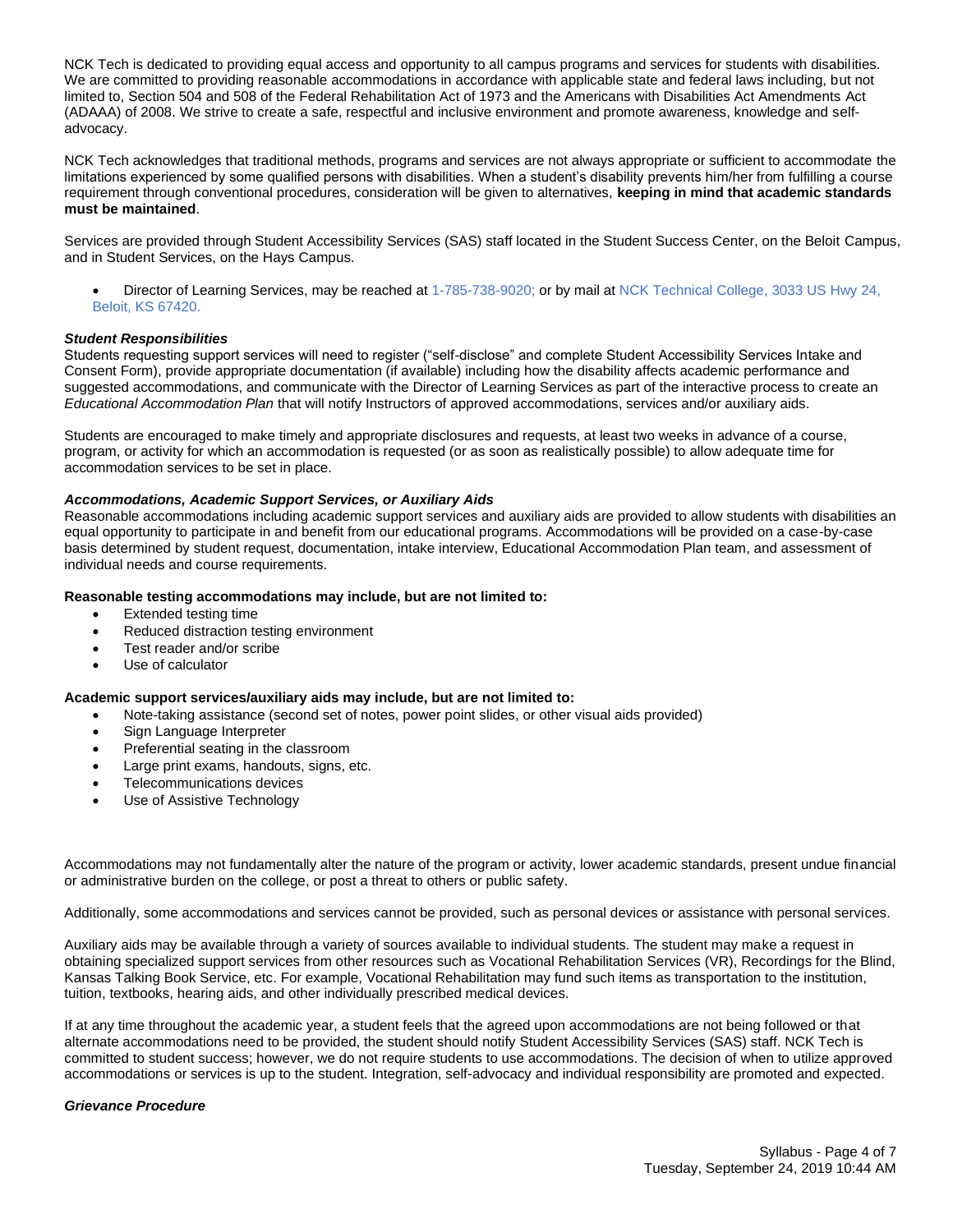Any student who believes he or she has been subjected to discrimination on the basis of disability or has been denied access or accommodations, shall have the right to invoke the Grievance Procedure.

Students are encouraged to first discuss their concerns with SAS. An attempt will be made to resolve the issue(s) causing concern by assisting the student in discussions with the person(s) involved. Most situations are positively resolved through this process. If the student does not feel the concern or complaint has been appropriately resolved, he or she should contact the Vice President of Student and Instructional Services at 1-800-658-4655 or PO Box 507, 3033 US Hwy 24, Beloit, KS 67420, where grievance procedures are filed for all students, including students with disabilities.

If the complaint is not resolved at the College level, a student may choose to file a complaint with the Office for Civil Rights at 1-816- 268-0550 or U.S. Department of Education, One Petticoat Lane, 1010 Walnut Street, Suite 320, Kansas City, MO 64106.

#### *Confidentiality*

All information regarding a student's disability is confidential. All documentation will remain separate from academic records and will not be released to an individual or source external to NCK Tech without the student's written consent. In order to provide effective services, it may be necessary to communicate limited information on a need-to-know basis regarding disability-related needs to NCK Tech faculty and/or staff.

#### *Placement Testing Accommodations*

Students are required to provide placement test scores to gain acceptance into their chosen full-time program. NCK Tech administers the ACCUPLACER Test for appropriate placement in Math and English classes. Testing takes place in a quiet testing environment and is computerized and untimed so you can work at a pace that is comfortable for you. If you have a learning or physical disability that would prevent you from taking the ACCUPLACER under standard conditions, you may request accommodations by contacting Director of Learning Services, at 1-785-738-9020. Accommodations that can be arranged include (but are not limited to) enlarged text/screen magnification, modifiable screen colors, alternative test format including Braille, and untimed test breaks.

Students wanting to request a testing accommodation will need to provide recent professional documentation regarding the disability, which would include how the disability affects the student's academic performance and suggested accommodations.

## **Reasonable Suspicion**

If reasonable suspicion of substance abuse exists regarding an employee or student based on objective criteria (including, but not limited to, behavior, appearance, demeanor, detection of the odor of alcohol or any controlled substance), the employee or student will be requested to consent to drug testing performed by NCK Tech's contract vendor at the expense of the college.

A. A college administrator (or their designee) shall drive the employee or student to the vendor's site for drug testing and shall return the employee or student to his/her residence (or arrange for transportation) following the testing.

B. Test results shall be sent directly to the college administrator, with a copy also sent to the employee or student. All test results will be considered confidential, access to the results will be limited to institutional personnel who have a legitimate need-to-know.

C. In the event of a positive test result, the employee or student may request a retest of the sample at the employee or student's expense. The request must be submitted within 24 hours.

D. Positive results for any illegal drugs, or prescription drugs (either not prescribed for the employee or student, or at levels above the prescribed dosage), or blood alcohol level of 0.04 or greater shall be grounds for disciplinary action, up to and including termination or expulsion.

E. Refusal to provide a specimen for this testing shall be treated as a positive drug test result.

F. Test results or specimens that have been determined to be altered by the employee or student shall be grounds for disciplinary action, up to and including termination or expulsion.

G. If the employee or student tests positive for an authorized prescription drug which may impair

his/her performance or judgment, the employee or student may not be permitted to participate in college activities until he/she provides a doctor's release.

## **Right to Modify the Syllabus**

The instructor reserves the right to modify the syllabus during the semester. Students will be given advanced notice if a change would occur.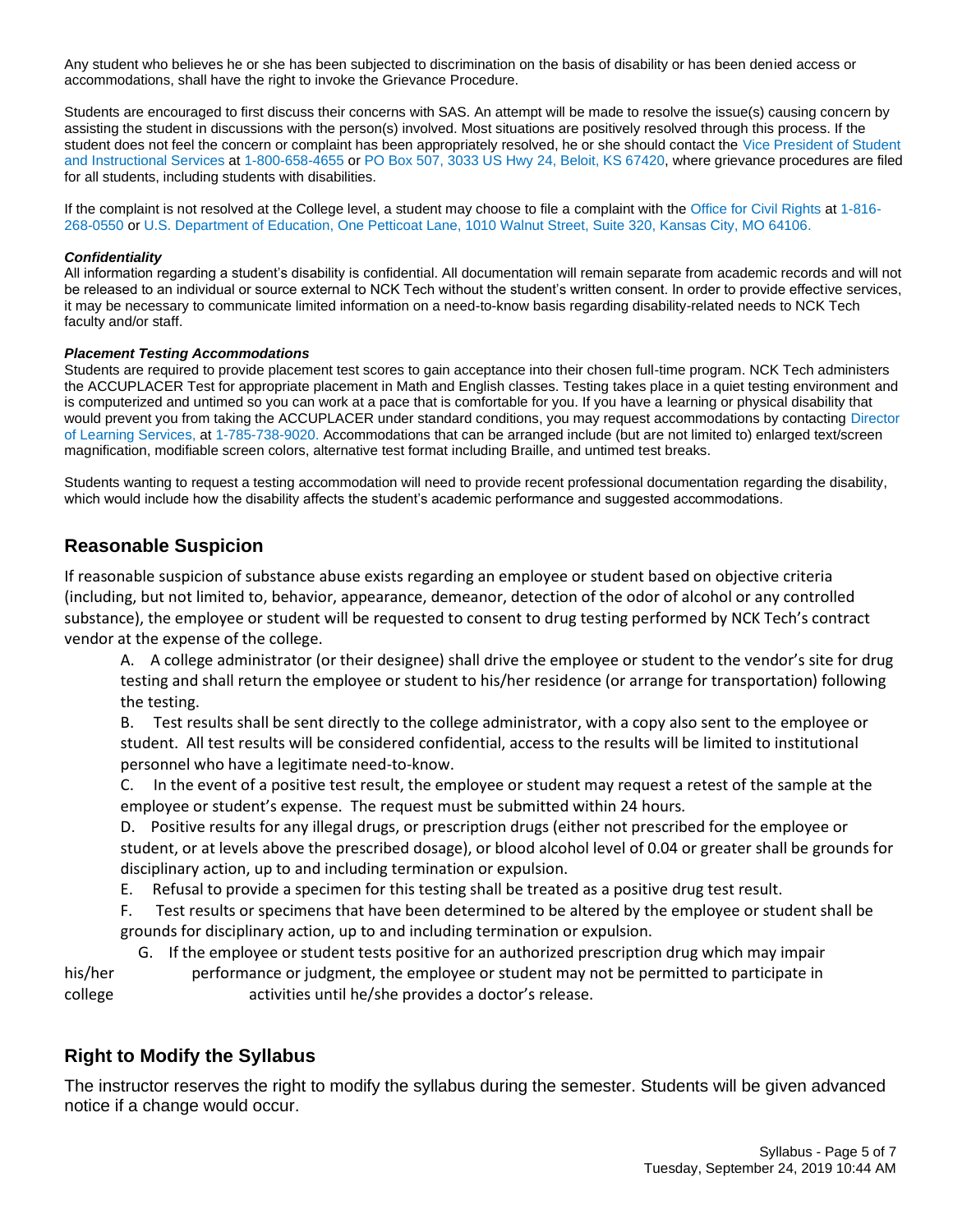# **Scholastic Dishonesty**

Membership in the NCK Tech learning community imposes upon the student a variety of commitments, obligations, and responsibilities. It is the policy of this college to impose sanctions on students who misrepresent their academic work. Appropriate classroom instructors or other designated persons will select these sanctions consistent with the seriousness o the violation and related considerations.

Examples of scholastic dishonesty include but are not limited to:

- Plagiarism: i.e. taking someone else's intellectual work and presenting it as one's own. Each department set standards of attribution. Faculty will include disciplinary or class-specific definitions in course syllabi.
- Cheating is unacceptable in any form. Examples include consultation of books, library materials, notes or intentional observation of another student's test on paper or a computer screen; accessing another student's answers from an exam to be given or in progress; submission of falsified data; alteration of exams or other academic exercises; and collaboration on projects where collaboration is forbidden.
- Falsification, forgery or alteration of any documents pertaining to assignments and examinations.
- Students who participate in, or assist with, cheating or plagiarism will also be in violation of this policy.

Classroom instructors and/or administrators will assess sanctions for violations of this policy. The seriousness of the violation will dictate the severity of the sanction imposed. Academic sanctions may include but are not limited to any of the following:

- 1. verbal or written warning
- 2. lowering of grade for an assignment
- 3. lowering of term grade

Administrative sanctions may include but are not limited to either of the following

- 1. suspension from the College
- 2. dismissal from the College

# **NCKTC Gen Ed Core Outcome Statement**

The learning outcomes detailed in this syllabus meet, or exceed, the learning outcomes specified by the Kansas Core Outcomes Project for this course, as sanctioned by the Kansas Board of Regents.

# **Classroom Policies: Respect**

Topics discussed in class are expected to be approached by the instructor and students scientifically in an unbiased and non-judgmental manner. Therefore, it is expected that respect will be given to everyone in the classroom regardless of their background or opinions on an issue.

# **Classroom Policies: Plagiarism and Cheating**

Plagiarism and cheating are considered unacceptable. Therefore, either of these actions will result in an automatic zero on the assignment.

## **Classroom Policies: Late Work**

Work is expected to be turned in on time. Therefore, no late work will be accepted.